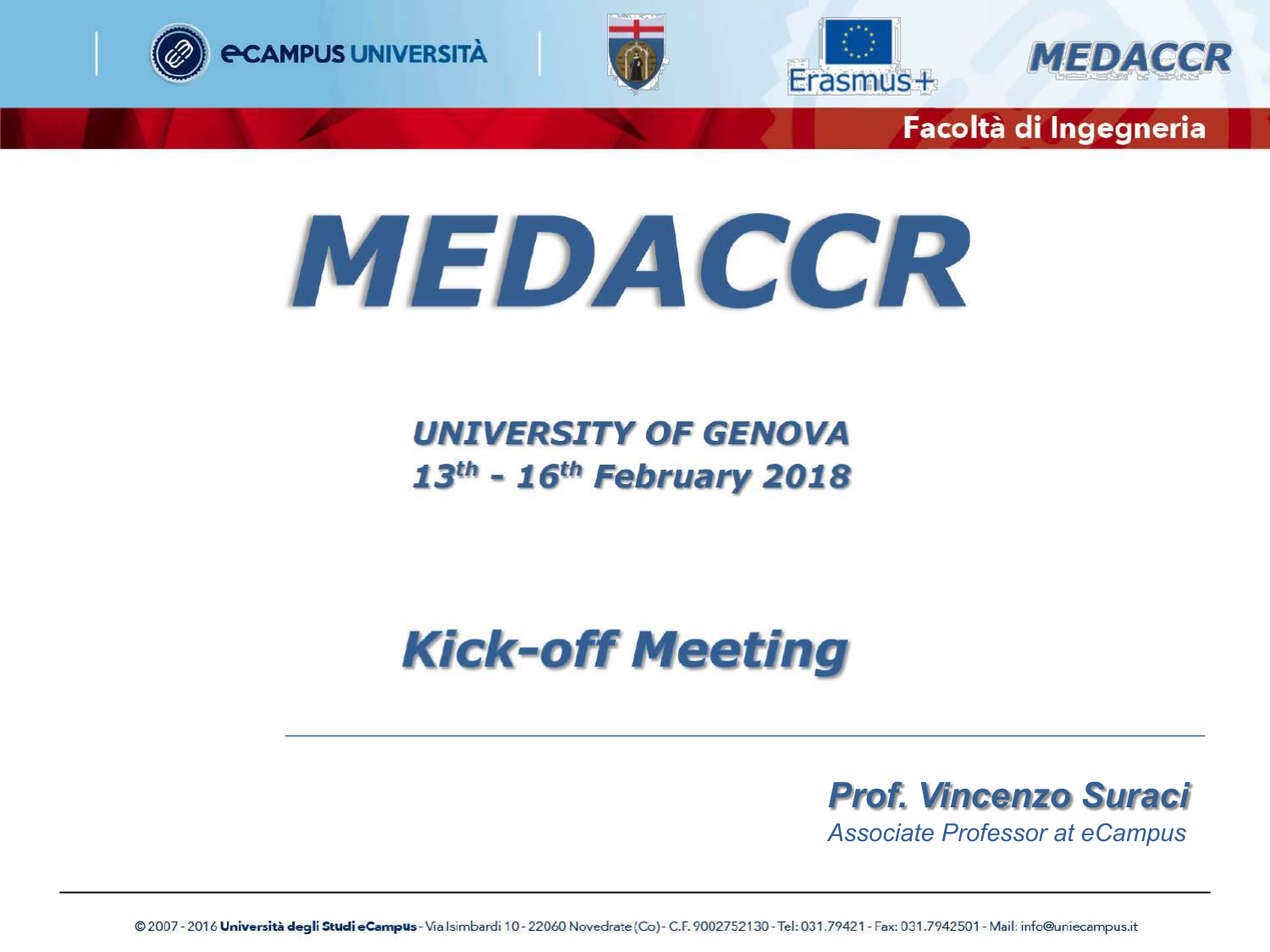







#### **eCampus Outlook**

# VERSITÀ eCAMPUS Novedrate (CO)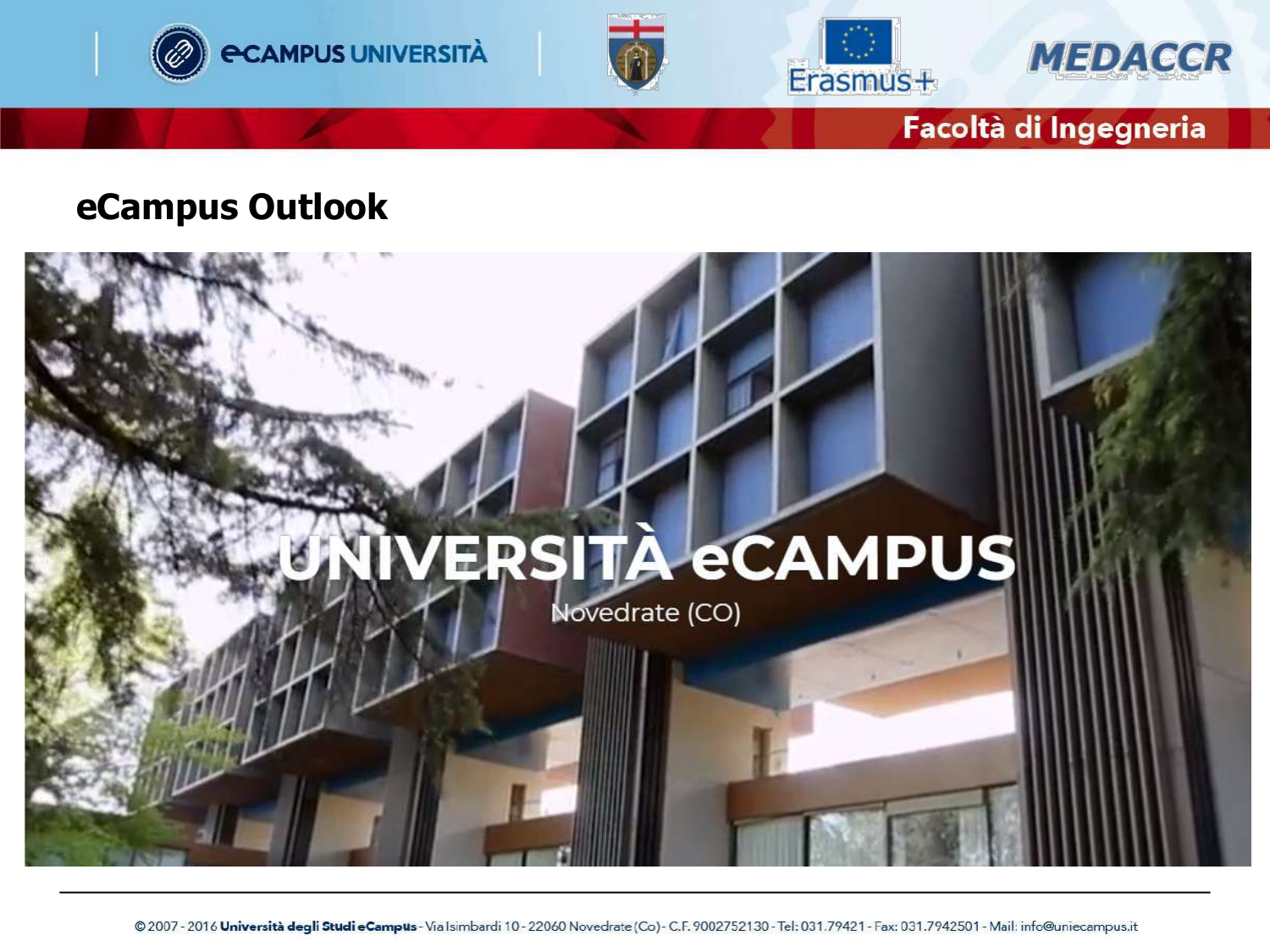

#### **eCampus in a Nutshell**



#### We are growing up\*

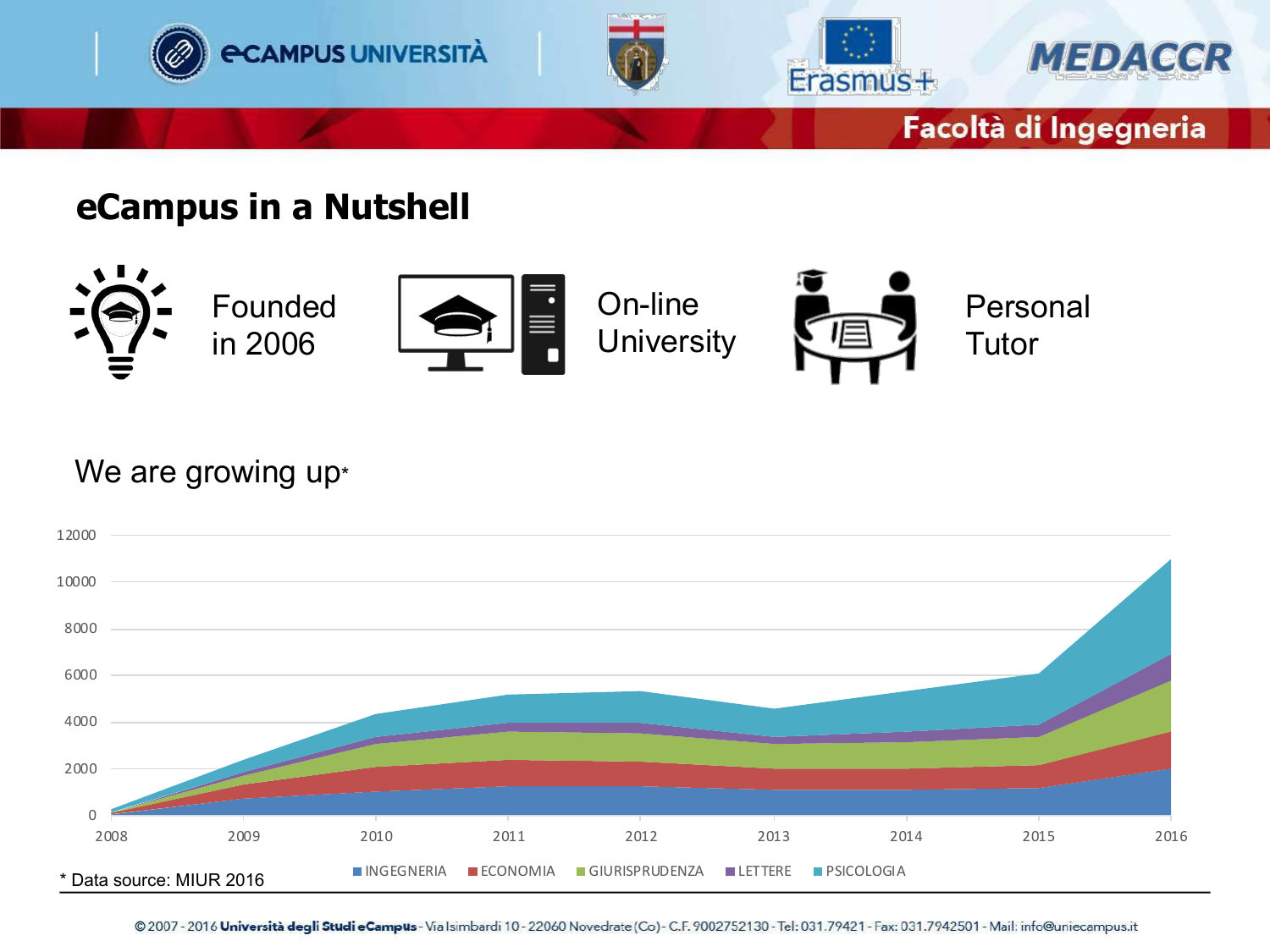







#### **eCampus Outlook**



\* Data source: MIUR 2016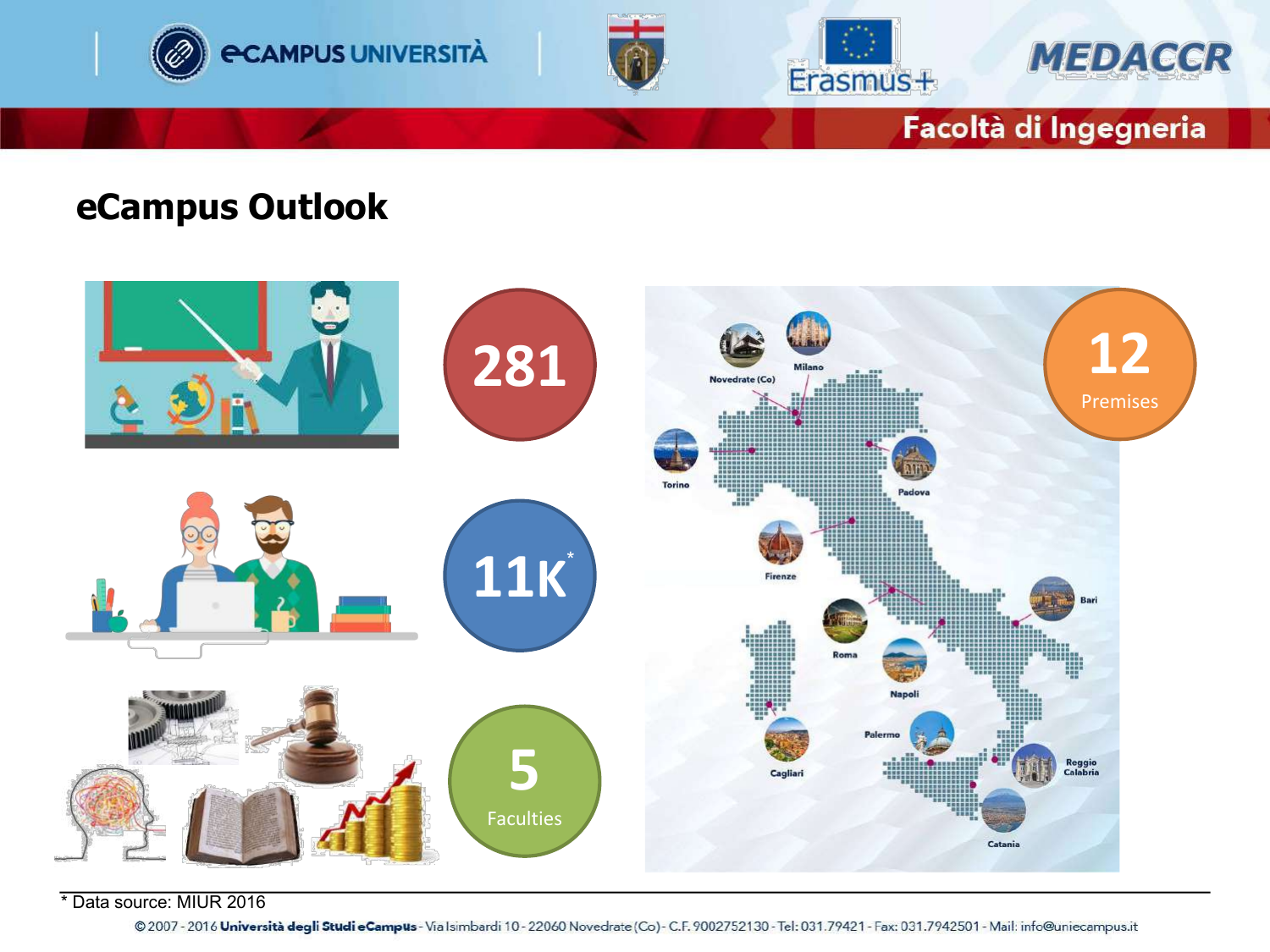

1.7k<sup>\*</sup>

**10**

curricula

**Everything Connected**

**Automation, Diagnosis and Sensing**

**Innovative e-Learning and Information Systems**

**Marketing and Communication**

#### *TEACHING RESEARCH*

\* Data source: MIUR 2016

*Bachelor Master Degree*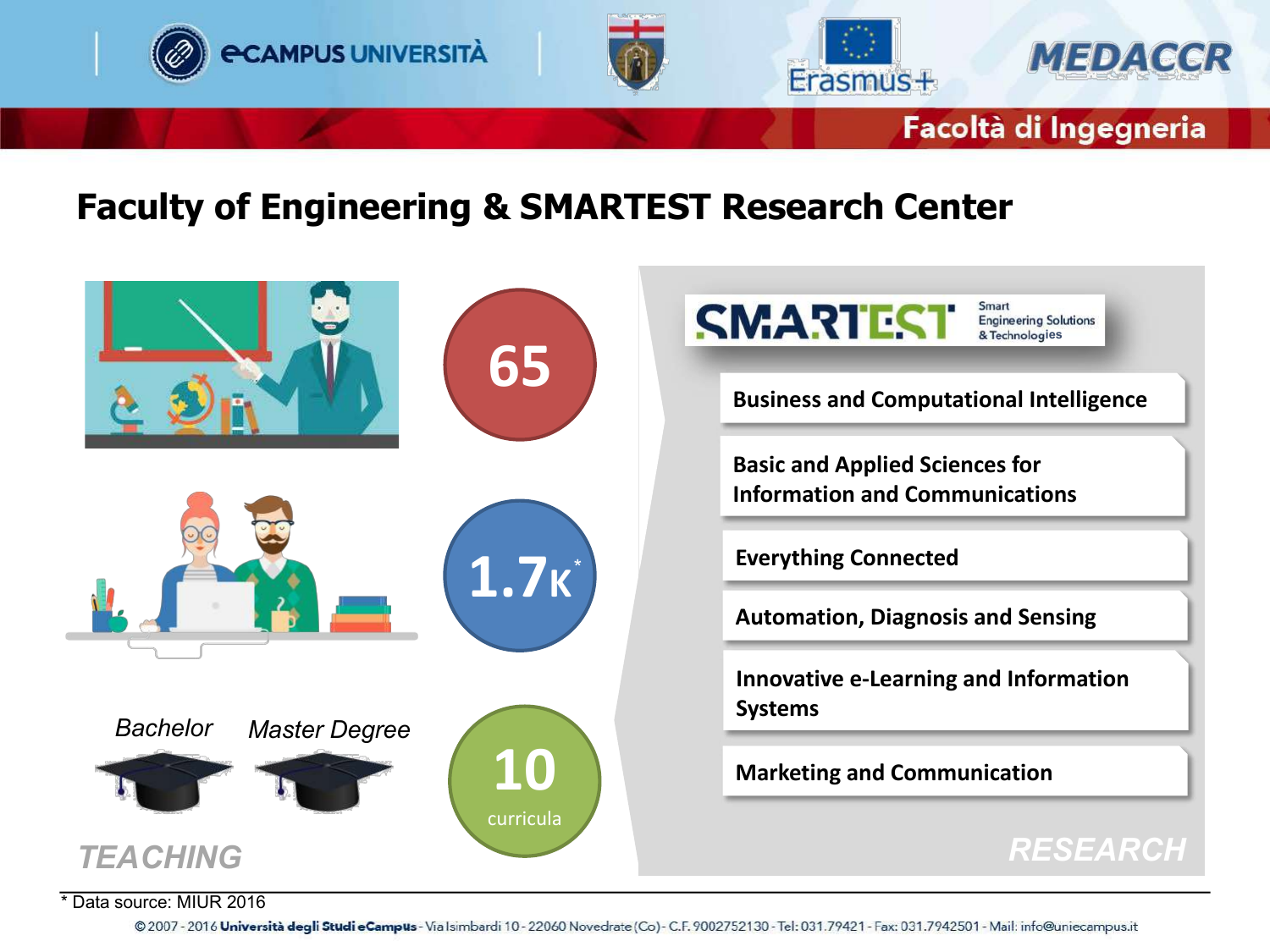







#### **Virtual Learning Environment (VLE)**







#### We own and manage a **virtual infrastructure**

We developed a **Learning as a Service** paradigm

Our environment is **privacy proof** and compliant with **National rules**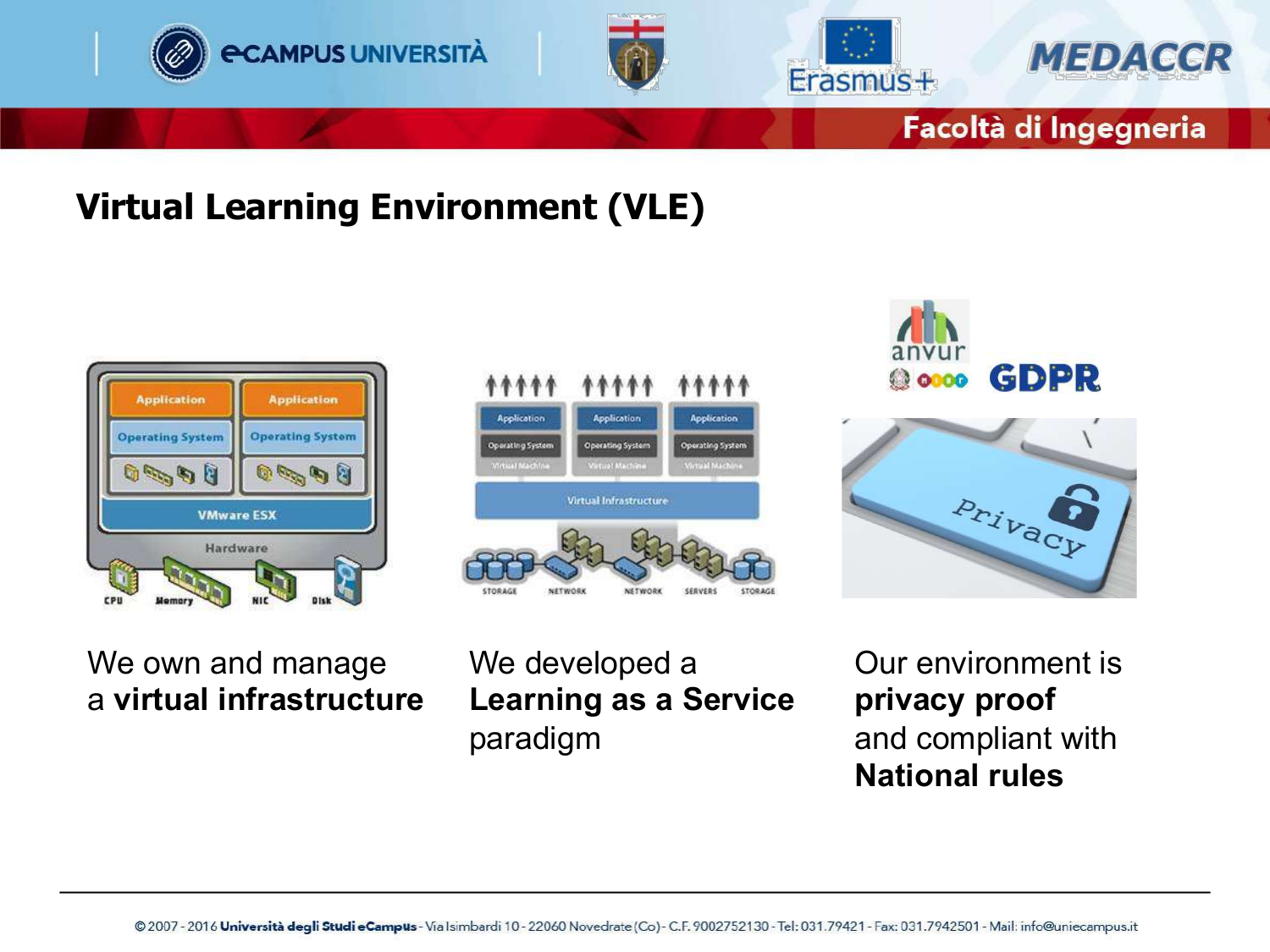

#### **Quality Assurance (PQA) & Accreditation (IREC) systems**

eCampus two **istutional bodies** to operate the quality assurance system and an accreditation system:

- **PQA -** University quality supervision
- **IREC -** International Relations and Erasmus Committee

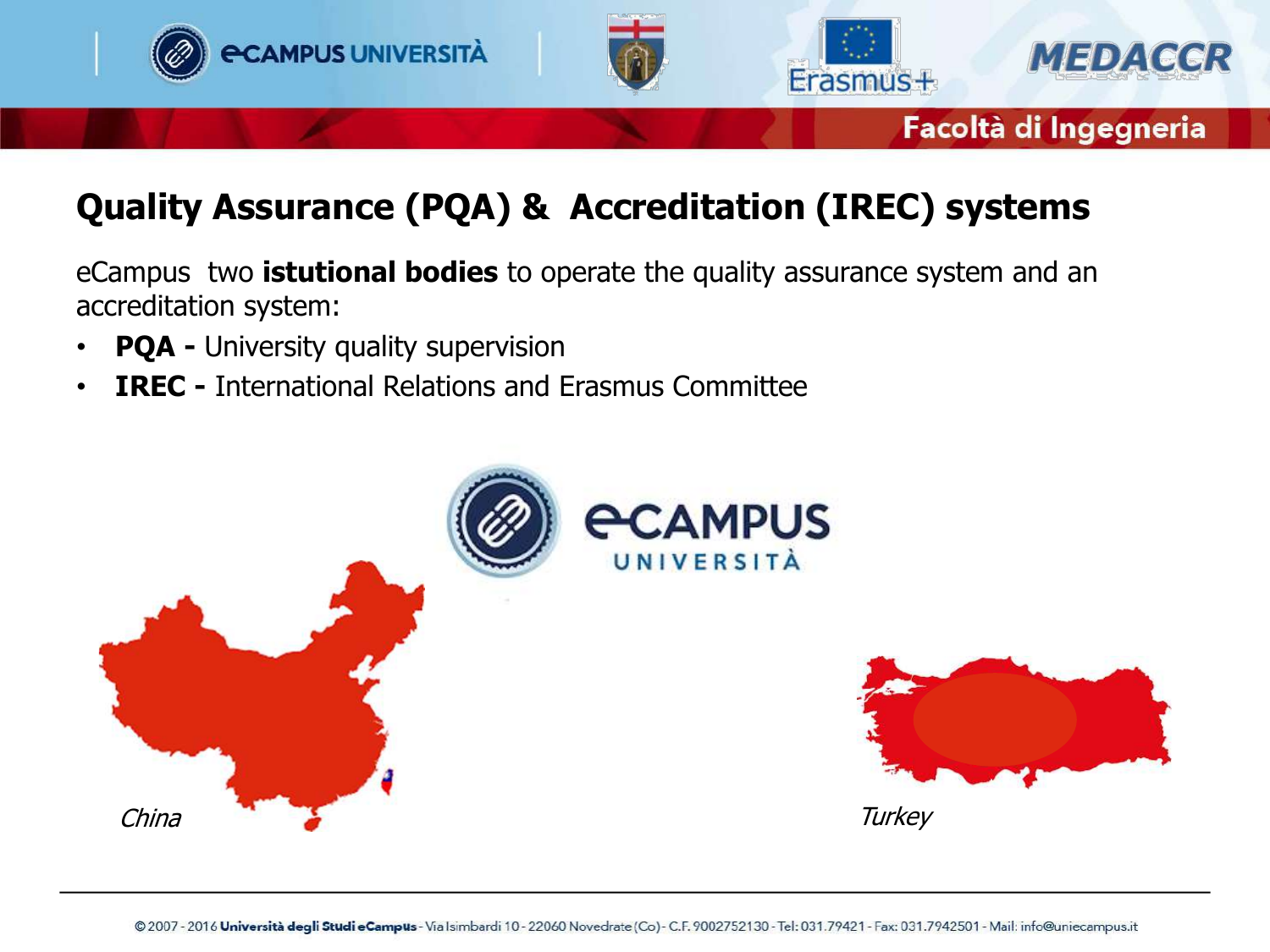







#### **Contribution to achieve the MEDACCR objectives**

| <b>MEDACCR Objective</b>                                         | eCampus Contribution                                                     |
|------------------------------------------------------------------|--------------------------------------------------------------------------|
| Design of student-centred<br><b>Engineering Study Programmes</b> | <b>IREC</b><br>International Relations and Erasmus Committee             |
| Align internal QA to the<br><b>European Standards</b>            | <b>PQA</b><br>University quality supervision                             |
| On-line documentation of our QA                                  | Website,<br><b>VLE</b><br><b>Virtual Learning Environment</b>            |
| Disseminate the project results                                  | <b>SMARTEST</b><br><b>Smart Engineering Solutions &amp; Technologies</b> |